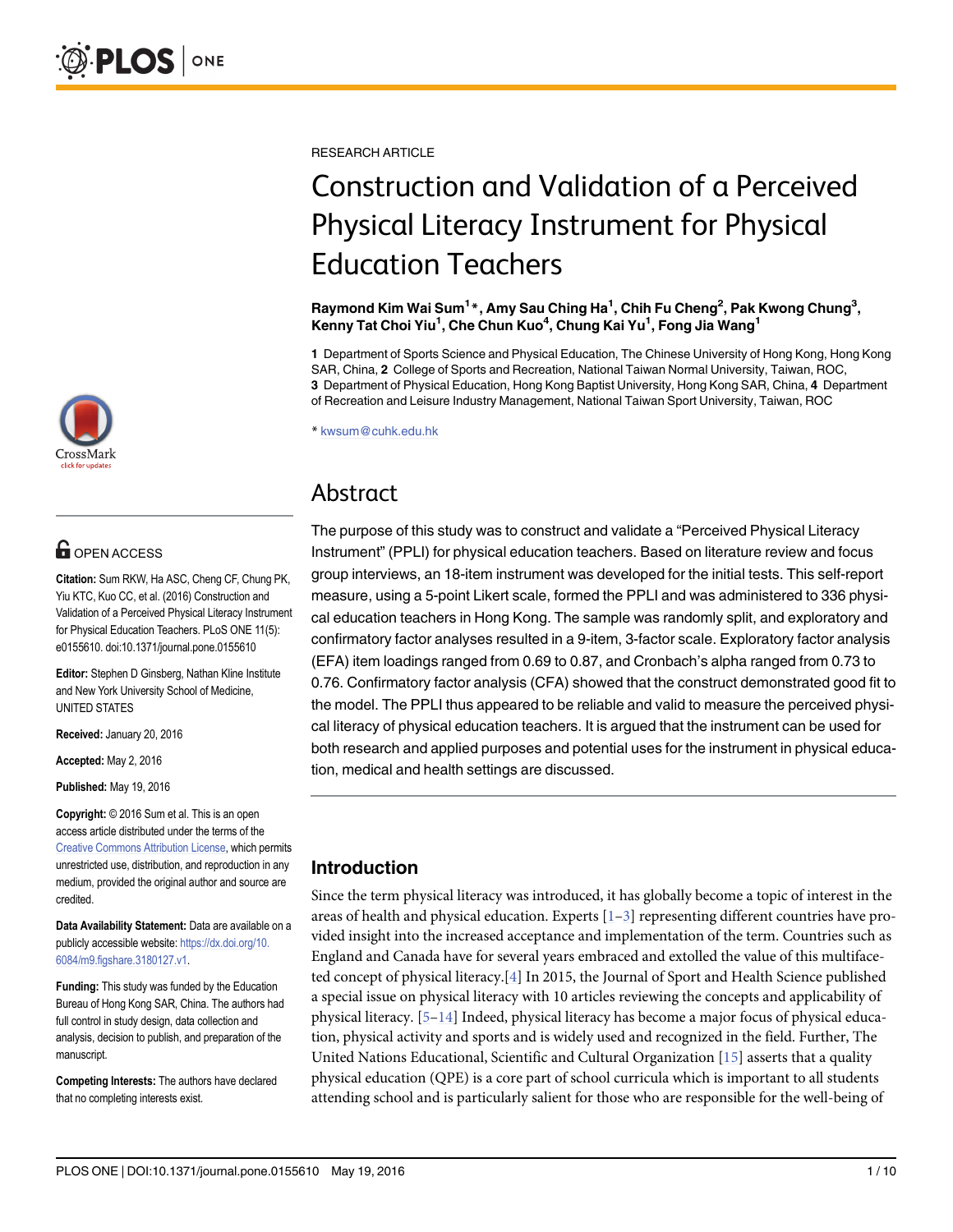<span id="page-1-0"></span>students, that is, physical education teachers. Therefore, it is important to develop an instrument which can be used to measure perceived physical literacy for the general public, and particularly the profession that teaches students physical education.

# Physical Literacy

One of the first written definitions of physical literacy was provided by Morrison  $[16]$  $[16]$ —"To be physically literate, one should be creative, imaginative, and clear in expressive movement, competent and efficient in utilitarian movement and inventive, versatile, and skillful in objective movement. The body is the means by which ideas and aims are carried out and, therefore, it must become both sensitive and deft" (p. 5). Since then, many similar definitions of physical literacy have been put forth. [\[2](#page-7-0)[,17](#page-8-0)–[26](#page-8-0)]

Being credited as one of the leading experts in physical literacy, Whitehead [[27](#page-8-0)] modified her own definition over the years and most recently described physical literacy as "a disposition acquired by individuals encompassing the motivation, confidence, physical competence, knowledge, and understanding that establishes purposeful physical pursuits as an integral element of their lifestyle" (p. 41).

In other words, a physically literate individual is one who embodies the physical nature of movement and uses their experiences and knowledge to interact with the environment.  $[1,24]$  $[1,24]$ Physical literacy educates individuals about their physicality, which not only pertains to 'being physical', but encapsulates an embodied understanding of how to be physical by interacting with varied and challenging environments. [[1,](#page-7-0)[24](#page-8-0),[28](#page-8-0)] In addition, Corbin [[29](#page-8-0)] stressed that "physical literacy provides a foundation for elite sport, public health, and physical education rather than merely being a term used to improve public perceptions" (p. 24).

## Physical Literacy and Physical Education

Penney and Chandler [[22](#page-8-0)] have suggested that physical education is not about teaching children specific activities; rather that it is teaching them specific skills and competencies through the activities. This is dependent on teachers interpreting the curriculum in a way which does not focus on the 'sport' of physical education, highlighted through success in learning how to perform in specific activities. Instead, it is to highlight the ways in which necessary skills can be learned through the activities children do. This emphasizes the intended purpose of physical education; that it is for children to develop appropriate skills, understand strategies for moving within a specific environment, and, finally, to understand how this affects their health, rather than providing children with an opportunity to become physically fit through physical education lessons. Thus, it is clear that physical education presents one primary purpose—to develop children's physical literacy. [[24](#page-8-0)]

The concept of physical literacy can also be explored in the contexts of the child as an active learner, teachers as active practitioners and schools and the curriculum as providing active contexts. [\[20\]](#page-8-0) The significance of physical literacy is considered to be an integral part of the education of the whole child, being made up of a wide range of 'intelligences'. Armstrong [[30](#page-8-0)] suggested that "the way exercise is presented to children may have important implications for future activity patterns and consequently for their health and well-being as adults".

Recent researches suggest that physical education curriculum should have a physical literacy approach including fundamental movement skills, [[31\]](#page-8-0) and the development of physical literacy is critical to long-term health. [\[32\]](#page-8-0) Physical literacy is a significantly important goal of physical education. An understanding of physical literacy would help one appreciate the special nature of physical education. This does not pertain specifically to teaching children and young people to play sports; nor is it purely about finding those with the potential to become elite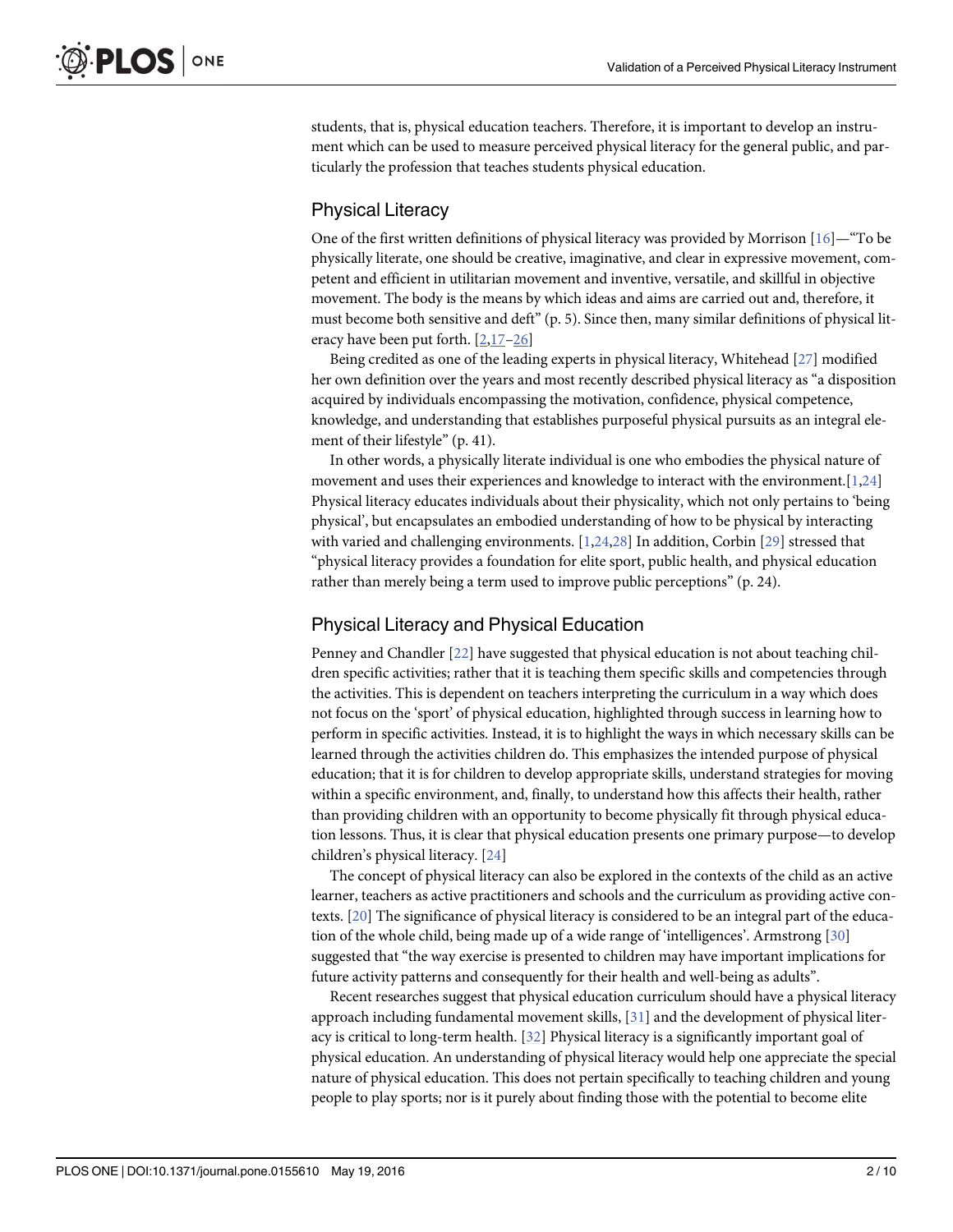<span id="page-2-0"></span>sportsmen. Physical education is about encouraging every child and young person to become a lifelong participant in physical activity and supporting every child and young person on their physical literacy journey.

In this sense, the role of physical education teachers is important in the implementation of physical literacy in physical education so that future generations have the "motivation, confidence, physical competence, knowledge, and understanding to value and take responsibility for maintaining purposeful physical pursuits and activities throughout the lifecourse". [\[26\]](#page-8-0)

Since physical literacy is the ultimate goal of physical education, the definitions of physical literacy are intended to assist physical education teachers to implement quality physical education curricula, extra-curricular activities and health promotion programs etc., which are designed to foster the development of physically literate students. Part of the highlights of physical literacy is the development of students' motivation and confidence. However, it is understood that motivation and confidence cannot be 'taught' and focus should be placed more on 'learning'. Teaching is designed to provide learning opportunities through which abilities can be nurtured. Therefore, it is important for physical education teachers to understand the concept of physical literacy so that students of today are not only better prepared to live a healthy life, but are better equipped to do so in ways that assist others, are respectful of the environment, and in ways that have the potential to generate new and innovative ideas.  $[2]$  $[2]$  $[2]$ 

To conclude, the above literature review has led us to the following three mutually reinforceable key attributes of a physically literate individual: 1) motivation, 2) confidence and physical competence, and 3) interaction with environment. [[26](#page-8-0)]

Therefore, given the importance of physical literacy in the above key attributes, the purpose of this study was to develop and then analyze the properties of a survey instrument–the Perceived Physical Literacy Instrument (PPLI), which can be used to investigate physical education teachers' self-perception of physical literacy.

#### Methods

#### Sample and Procedures

The approval for the use on human subjects was obtained from the University Survey and Behavioural Research Ethics Committee at the Faculty of Education, the Chinese University of Hong Kong. A total of 337 physical education teachers (162 male; 173 female; 2 unknown gender) with teaching experience ranging from 1 to 36 years who taught in primary school  $(N = 125)$  and secondary school  $(N = 210)$  attended the annual continuous professional development conference in Hong Kong were asked to complete the questionnaire in June, 2015. Written informed consent for participation in the study was obtained from participants. Trained research staff was responsible for distributing and collecting the questionnaire. They also answered any questions raised by the participants. The average range of questionnaire completion time was 8–10 minutes.

# Designing the Physical Literacy Survey

The original item pool was constructed from a comprehensive literature review on the concept of physical literacy between 1994 and 2015, followed by three focus group interviews which lasted an average of 90 minutes per interview. Eleven Hong Kong Chinese physical education teachers with teaching experience ranging from 3 to 18 years were interviewed on three separate occasions. The focus group participants were all physical education subject specialists and came from primary ( $N = 5$ ) and secondary ( $N = 6$ ) schools in Hong Kong. This number was appropriate, as focus group sizes generally range from 4 to 12.  $[33]$  $[33]$  $[33]$  In the focus group discussions, participants were given opportunities to share their perception on physical literacy and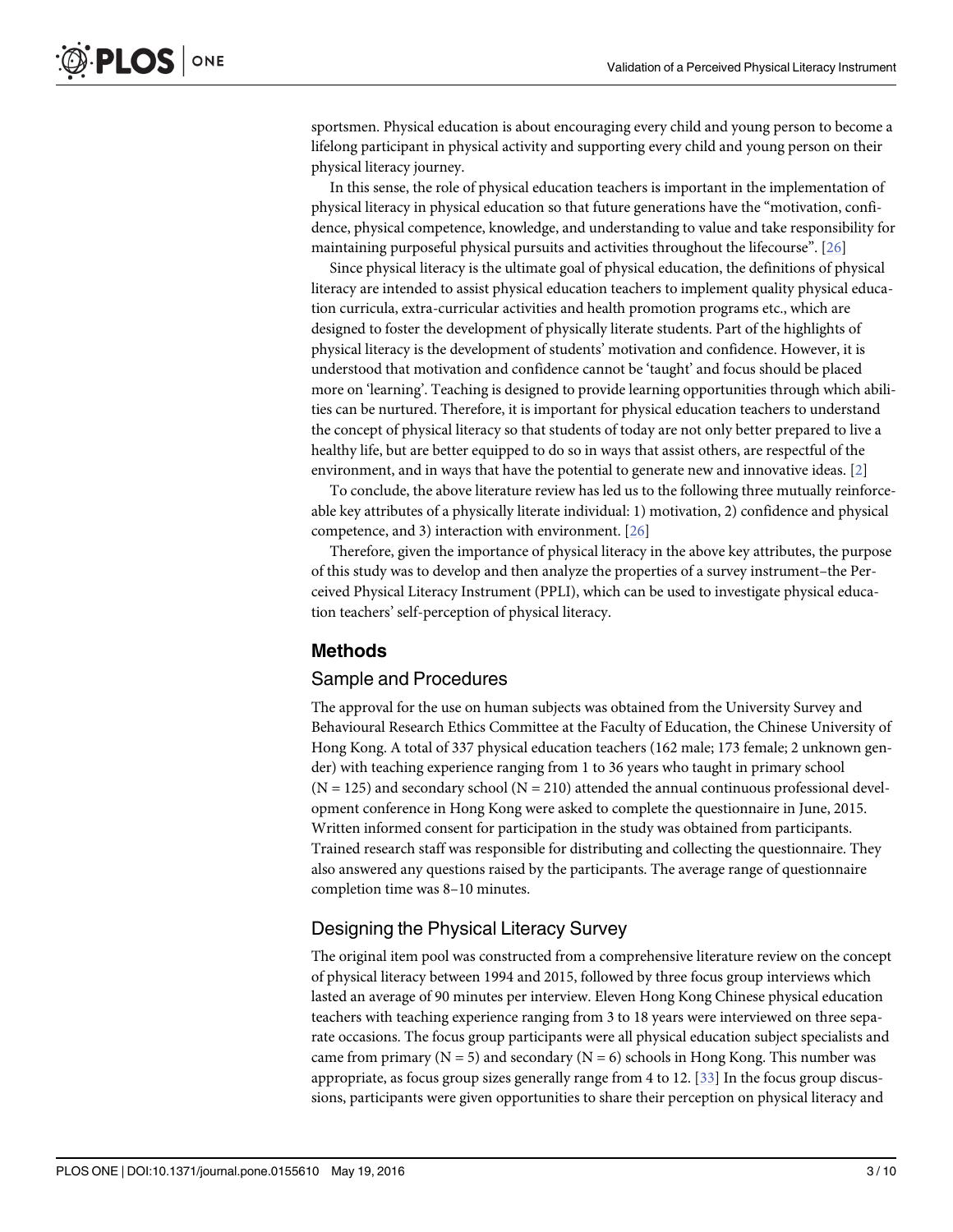<span id="page-3-0"></span>to provide diverse experiences on how physical literacy impacts their students' lifestyles. The researchers used reviewed literature to guide the focus group interviews that helped to identify some key attributes of physical literacy and relationships between all attributes such as "sense of self and self-confidence", "self-expression and communication with others" and "knowledge and understanding" [[26](#page-8-0)] for the development of the instrument.

The interviews were audio-taped and transcribed by the researchers. Content analysis was used to identify codes in an iterative process. [[34](#page-8-0)] The researchers discussed the codes and their relationships in order to facilitate analysis for drafting different items of the instrument. The role of codes was to distinguish overall themes in which more specific patterns can be interpreted. After drafting and revising items, participants from the focus group were asked to complete an 18-item version of the instrument. They responded to the items, evaluated their clarity, and provided feedback on the response scale. The feedback suggested slight changes to 2 items and that the instrument could be achieved by using a 5-point Likert scale anchored by 1) "strongly disagree" and 5) "strongly agree" with a midpoint 3) "no comment".

A second (revised) version of the instrument was then sent to a panel of four experts who were teaching and doing research in the area of sport science, physical education, health education and instrument development in local and regional universities. They were invited to evaluate the initial instrument for item wording, instrument length, clarity of the statement and response format. Revisions were made based on their feedback with a few items rewritten. There were no suggested items being added by the experts relating to the construct. The initial instrument was well received and commented as useful. A full outline of the items of the instrument which contained 18 questions on the understanding of physical literacy is shown in Table 1.

#### Data Analysis

Firstly, the research team used the expectation-maximization (EM) algorithm [[35\]](#page-8-0) for estimating missing values in returned questionnaires. There were 1.8% of the overall values missing (6 cases), with 1 missing case excluded from the analysis as over 50% of their data fields were

| 1.  | I possess adequate fundamental movement skills                      |
|-----|---------------------------------------------------------------------|
| 2.  | I am physically fit, in accordance with my age.                     |
| 3.  | I am able to apply learnt motor skills to other physical activities |
| 4.  | I have a positive attitude and interest in sports                   |
| 5.  | I appreciate myself or others doing sports                          |
| 6.  | I am able to apply PE knowledge in the long run                     |
| 7.  | I possess self-management skills for fitness                        |
| 8.  | I possess self-evaluation skills for health                         |
| 9.  | I am willing to do sports for better health                         |
| 10. | I have strong communication skills                                  |
| 11. | I have strong social skills                                         |
| 12. | I am confident in wild/natural survival                             |
| 13. | I am capable in handling problems and difficulties                  |
| 14. | I have a mindset for lifelong sports                                |
| 15. | I can turn doing sports into an on-going habit of life              |
| 16. | I establish friendship through sports                               |
| 17. | I am aware of the benefits of sports related to health              |
| 18. | I aspire to know the current sports trend                           |

Table 1. Items of the instrument contained 18 questions on understanding of physical literacy.

All items are measured on a 5-point Likert scale (1: strongly disagree to 5: strongly agree).

doi:10.1371/journal.pone.0155610.t001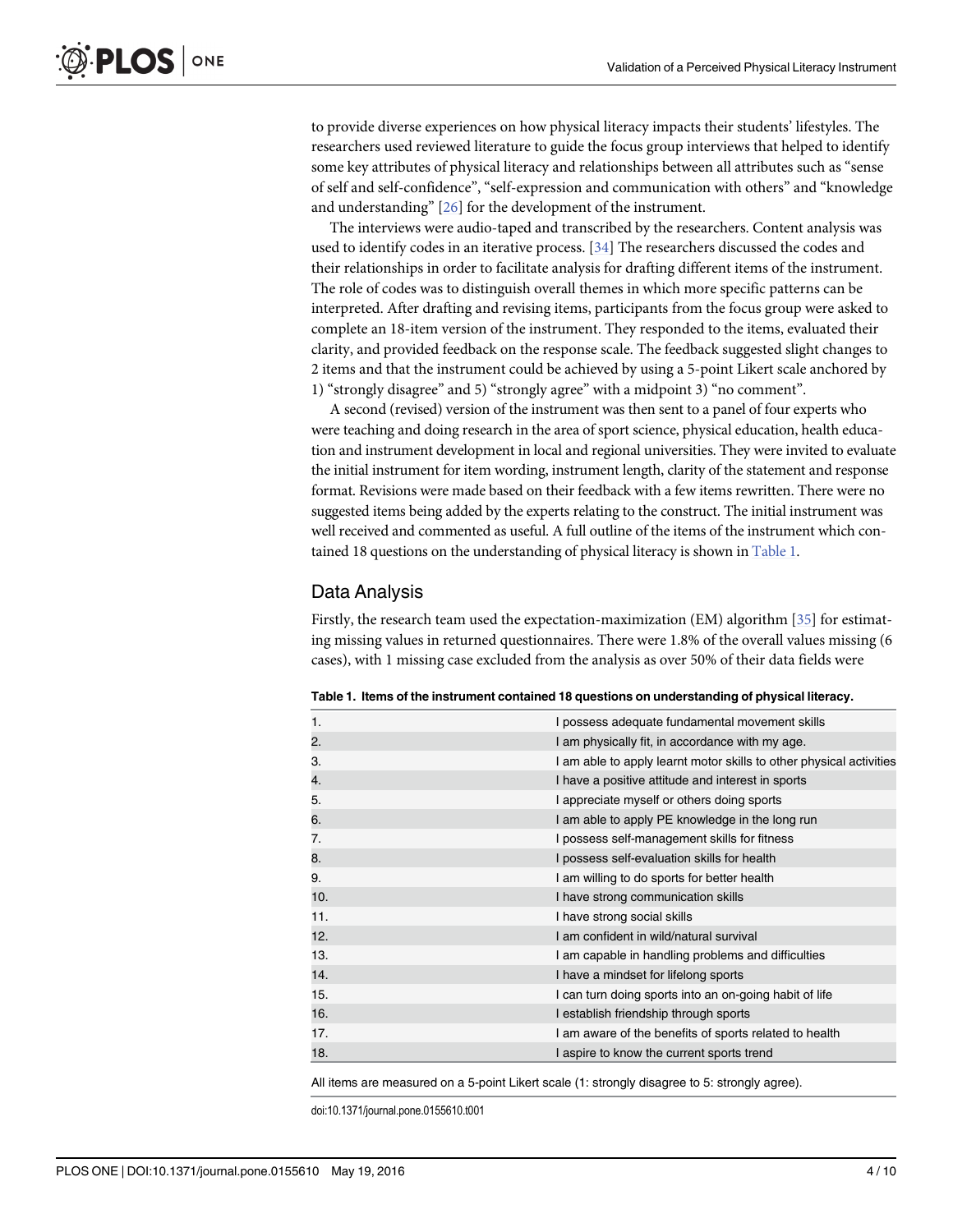<span id="page-4-0"></span>missing. In the 5 other missing cases, only a trivial number of values were missing and the missing pattern was random. As such, it was reasonable to hypothesize that the remaining cases were representative of the entire sample and those missing cases were the same as the non-missing cases in terms of the analysis being performed. [[36](#page-9-0)] The research team therefore implemented an ad hoc deletion of missing data before proceeding to the next step.

Samples ( $N = 336$ ) were randomly allocated via a computer-generated randomization sequence (GraphPad Software, Inc.) into two groups with the ratio 1:2 (135 cases in set 1 and 201 cases in set 2) in which the sample size was satisfied with the minimum amount of data. [\[37](#page-9-0)] Data from the first half of the split sample ( $N = 135$ ) were entered into the IBM SPSS 21 for Windows program. The research team then conducted an exploratory factor analysis (EFA).

To confirm the factor structure obtained in the first half of the split sample  $(N = 201)$ , the research team conducted a confirmatory factor analysis (CFA) using structural equation model (SEM) techniques for the second half of the split sample. CFA was used as a critical step to refine the instrument and identify factor structure within understood physical literacy. The data were analyzed using AMOS 22.

### **Results**

The results revealed a three-factor scale, with Eigenvalues greater than 1.0, accounting for 68% of the total variance. Factor loadings ranged from .69 to .87, and 9 items were retained. Internal consistency of each factor was assessed using Cronbach's alpha; these values ranged from .73 to .76, all meeting the criterion level of .70. [\[38\]](#page-9-0) Moreover, the values of item-total correlations ranged from .40 to .68.

# Results of Exploratory Factor Analysis (EFA) on Subset 1

The research team performed EFA for the first subset on the 18 items (see [Table 1\)](#page-3-0). The optimal number of factors was determined by latent root criteria (eigenvalues > 1.0, the Kaiser's criterion K1). The Kaiser-Meyer-Olkin (KMO) index of sampling adequacy appeared to be significant (.83). Bartlett's test of sphericity proved that correlations between items were large enough for conducting a principal components analysis (PCA) ( $p < .001$ ; our model 0.000). [[37](#page-9-0)]

Nine out of 18 items were deleted after initial factor analysis and this resulted in the final three factors as shown in the pattern matrix in [Table 2](#page-5-0).

With 3 variables per factor, three factors were found in the final analysis generally confirming the differentiation between the categories of understanding of physical literacy that were based on previous literature. Items with communality of less than 0.40 were removed from the analysis [[39](#page-9-0)] and the PCA was computed again with all items greater than 0.60 in our final model. A cross loading item was defined as an item that loads at 0.32 or higher on two or more factors. [[40](#page-9-0)] Crossloading items were dropped from the analysis and the PCA was reconducted.

In addition, to assess the fit of the factor models, the research team examined the differences between the model-based correlations and the observed correlations. Our model showed that 33% of the residuals was greater than 0.05. [[41\]](#page-9-0) In terms of the internal consistency of the three factors, the research team used Cronbach's α for the entire data set (see [Table 2\)](#page-5-0), and all factors showed sufficient to good  $(>0.7)$ .

# Results of Confirmatory Factor Analysis (CFA) on Subset 2

Based on the EFA results, CFA was performed with IBM SPSS-Amos 22 to cross-validate and confirm the three-factor structure derived in the analysis using the first subset. The research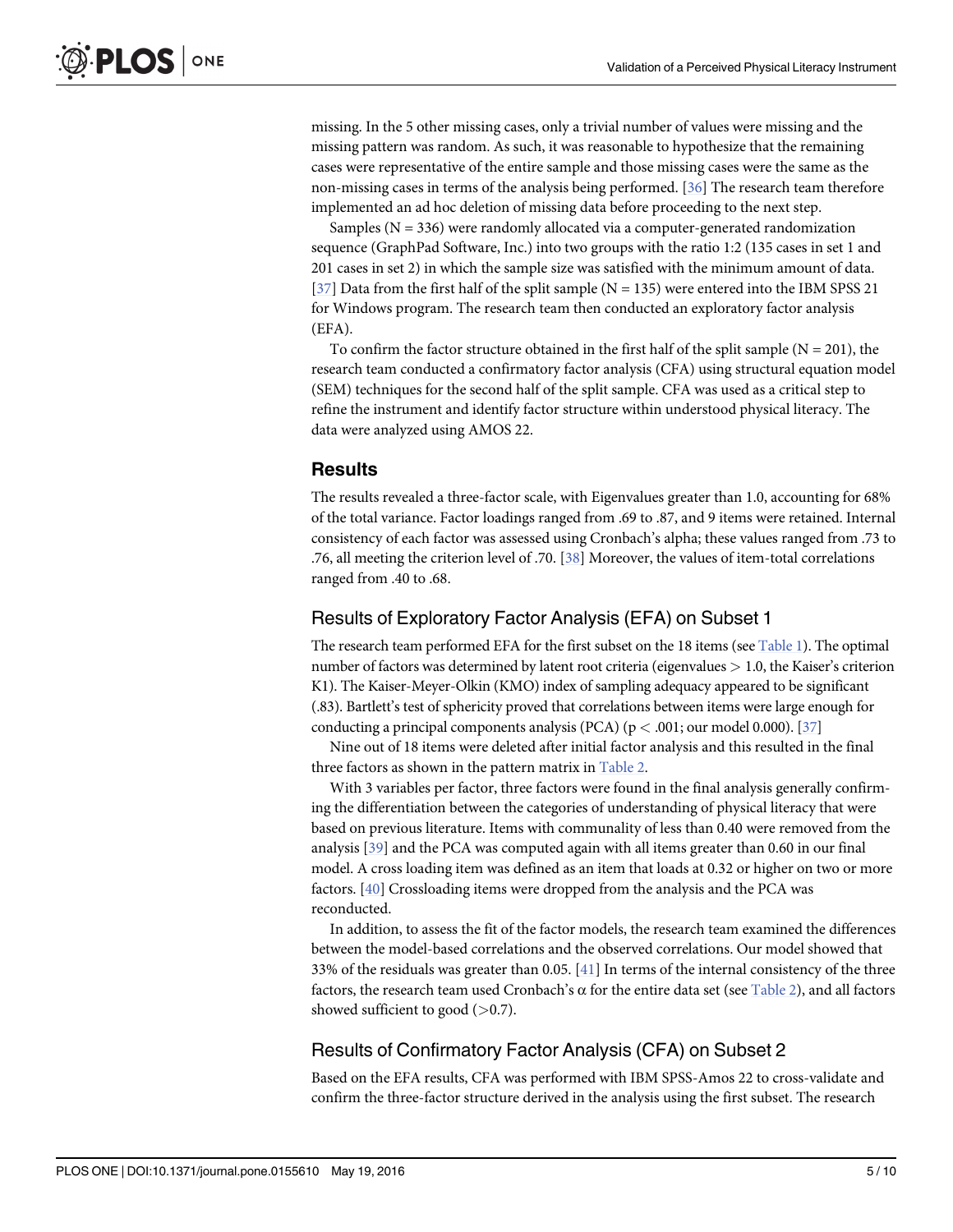<span id="page-5-0"></span>

| Sign            | Items                                                     | F <sub>1</sub> | F <sub>2</sub>   | F3          | <b>Total Variance</b><br>explained | <b>Item-total Correlation</b><br>(subscales) | <b>Item-total Correlation</b><br>(full scale) | <b>Scale</b><br>Alpha |
|-----------------|-----------------------------------------------------------|----------------|------------------|-------------|------------------------------------|----------------------------------------------|-----------------------------------------------|-----------------------|
| PL <sub>4</sub> | I have a positive attitude and<br>interest in sports      |                | 0.69 0.31 0.22   |             |                                    | 0.55                                         | 0.58                                          | 0.73                  |
| PL <sub>5</sub> | I appreciate myself or others doing<br>sports             |                | $0.87$ 0.02 0.07 |             |                                    | 0.58                                         | 0.40                                          |                       |
| <b>PL17</b>     | I am aware of the benefits of<br>sports related to health |                | $0.73$ 0.18 0.19 |             |                                    | 0.52                                         | 0.49                                          |                       |
| PL <sub>2</sub> | I am physically fit, in accordance to<br>my age           | $0.03$ 0.83    |                  | 0.06        |                                    | 0.51                                         | 0.42                                          | 0.76                  |
| PL7             | I possess self-management skills<br>for fitness           |                | $0.21$ 0.78 0.26 |             |                                    | 0.65                                         | 0.60                                          |                       |
| PL8             | I possess self-evaluation skills for<br>health            |                | $0.31$ 0.70 0.28 |             |                                    | 0.62                                         | 0.64                                          |                       |
| <b>PL11</b>     | I have strong social skills                               | 0.20           | 0.10             | 0.78        |                                    | 0.55                                         | 0.52                                          | 0.76                  |
| <b>PL12</b>     | I am confident in wild/natural<br>survival                | 0.07           | 0.19             | 0.80        |                                    | 0.68                                         | 0.51                                          |                       |
| <b>PL13</b>     | I am capable in handling problems<br>and difficulties     | 0.21           |                  | $0.22$ 0.78 | 67.95%                             | 0.64                                         | 0.62                                          |                       |

#### [Table 2.](#page-4-0) Factor structures by Exploratory Factor Analysis and Reliability (N = 135).

doi:10.1371/journal.pone.0155610.t002

team assessed the factorial validity of the three scales by confirmatory factor analysis. The fac-tor loading of all items ([Fig 1](#page-6-0)), above the standard of .45, [[42](#page-9-0)] ranged from .48 to .83, revealing the factor validity of the measurement was satisfactory. The goodness-of-fit test on the model was assessed using chi-square, comparative fit index (CFI), [[43\]](#page-9-0) and root-mean-square error of approximation (RMSEA). [\[44](#page-9-0)] Non-significant chi-squares are considered as an acceptable model fit. [[45](#page-9-0)] Values which are greater than 0.90 are considered as an acceptable model fit for the CFI. [[46](#page-9-0)] The RMSEA is often considered one of the most valuable fit indices in SEM. Hu and Bentler [[47](#page-9-0)] indicated a value of .06 would suggest a good fit. Final fit statistics were all adequate as follows: chi-square  $(p>0.05)$ , CFI = .95, RMSEA = .038.

# **Discussion**

This study conceptualized a construct, and developed and validated an instrument to measure perceived physical literacy for physical education teachers. Results showed that the instrument has good validity and reliability of a scale designed to measure physical education teachers' perception of their own physical literacy in terms of their sense of self and self-confidence, selfexpression and communication with others, and knowledge and understanding. Items 2, 7 and 8 stated: "I am physically fit, in accordance with my age", "I possess self-management skills for fitness" and "I possess self-evaluation skills for health"; they expressed that a physically literate individual should have a better sense of self and self-confidence. Items 11, 12 and 13 listed: "I have strong social skills", "I am confident in wild/natural survival" and "I am capable in handling problems and difficulties"; which showed that a physically literate individual should possess better self-expression and communication skills. Items 4, 5, 17 stated: "I have a positive attitude and interest in sports", "I appreciate myself or others doing sports" and "I am aware of the benefits of sports related to health"; they depicted that a physically literate individual should have a better knowledge and understanding of the benefits of being physically active. The above three attributes echoed with the other three attributes which are the kernel of the concept of physical literacy proposed by Whitehead [\[26\]](#page-8-0). Motivation, confidence and physical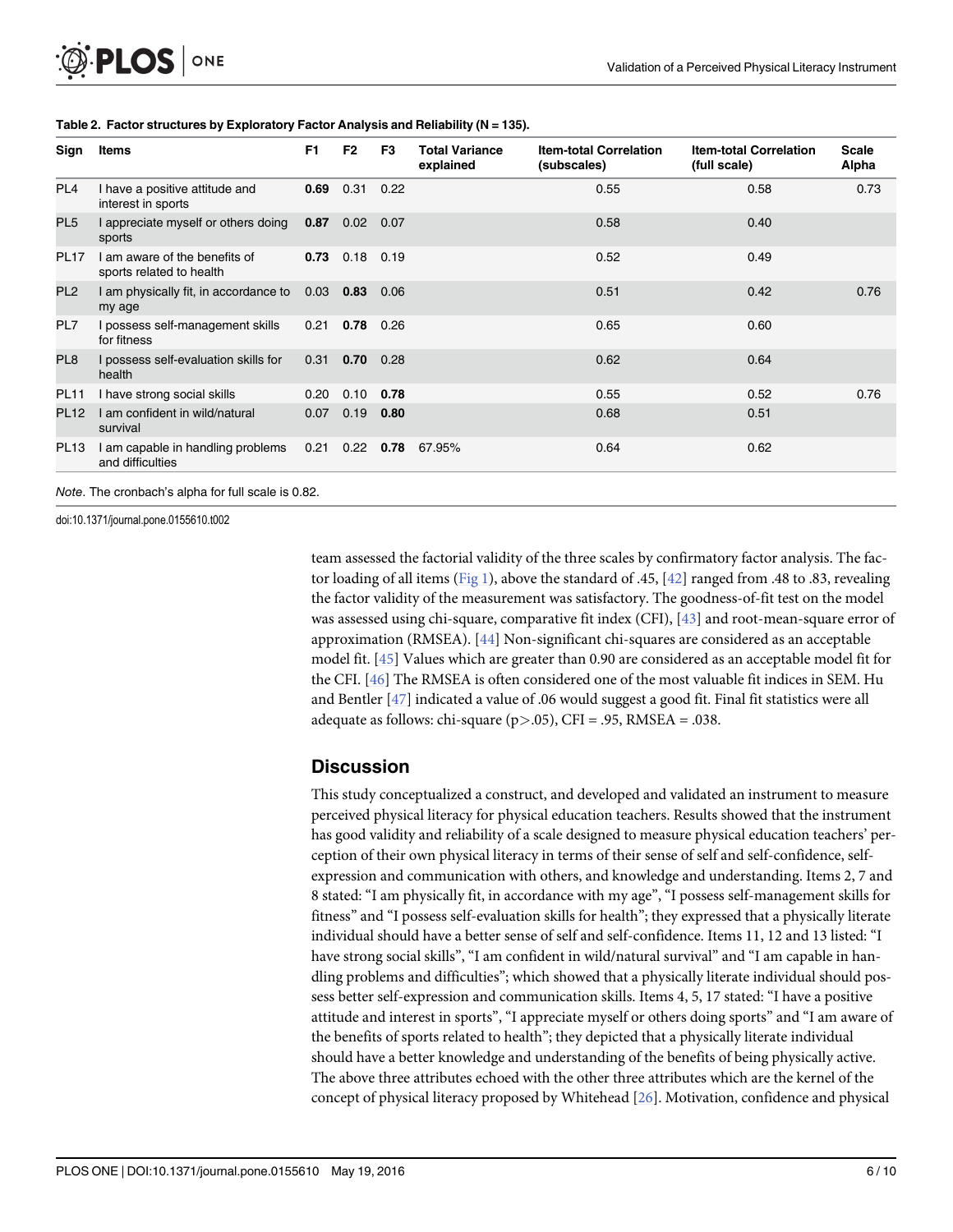

[Fig 1. F](#page-5-0)actor structure and standardized factor loading on perceived physical literacy items.

doi:10.1371/journal.pone.0155610.g001

competence, and interaction with the environment are the other attributes that are mutually reinforced with sense of self and self-confidence, self-expression and communication with others, and knowledge and understanding. [\[26\]](#page-8-0)

The research team believed that a valid perceived physical literacy instrument (PPLI) for physical education teachers or other professionals and populations has yet to be developed. The results of this empirical study appeared to be consistent with the attributes in the literature which are presently dominant and persistent in international literature [[3,](#page-7-0)[9,24](#page-8-0)–[26,32\]](#page-8-0): 1) motivation, 2) confidence and physical competence, 3) interaction with the environment, 4) sense of self and self-confidence, 5) self-expression and communication with others, and 6) knowledge and understanding.

There are several practical implications. First, it should be highlighted that this instrument is an appropriate testing tool for identifying an individual's perceived physical literacy. As such, the instrument can be considered a measure of generalized physical literacy which is particularly useful for students because they should be involved in different physical activities that are aimed to develop their fundamental movement skills and internalize their physical literacy. [\[26](#page-8-0)] Second, this instrument can be used for assessing the effectiveness of intervention programs that are important to physical education teachers' continuous professional development and students' learning outcomes in physical education lessons. In particular, a comprehensive physical literacy assessment of engagement in physical activity, physical competence, motivation and confidence, and knowledge and understanding related to a physically active lifestyle

<span id="page-6-0"></span>**PLOS** 

ONE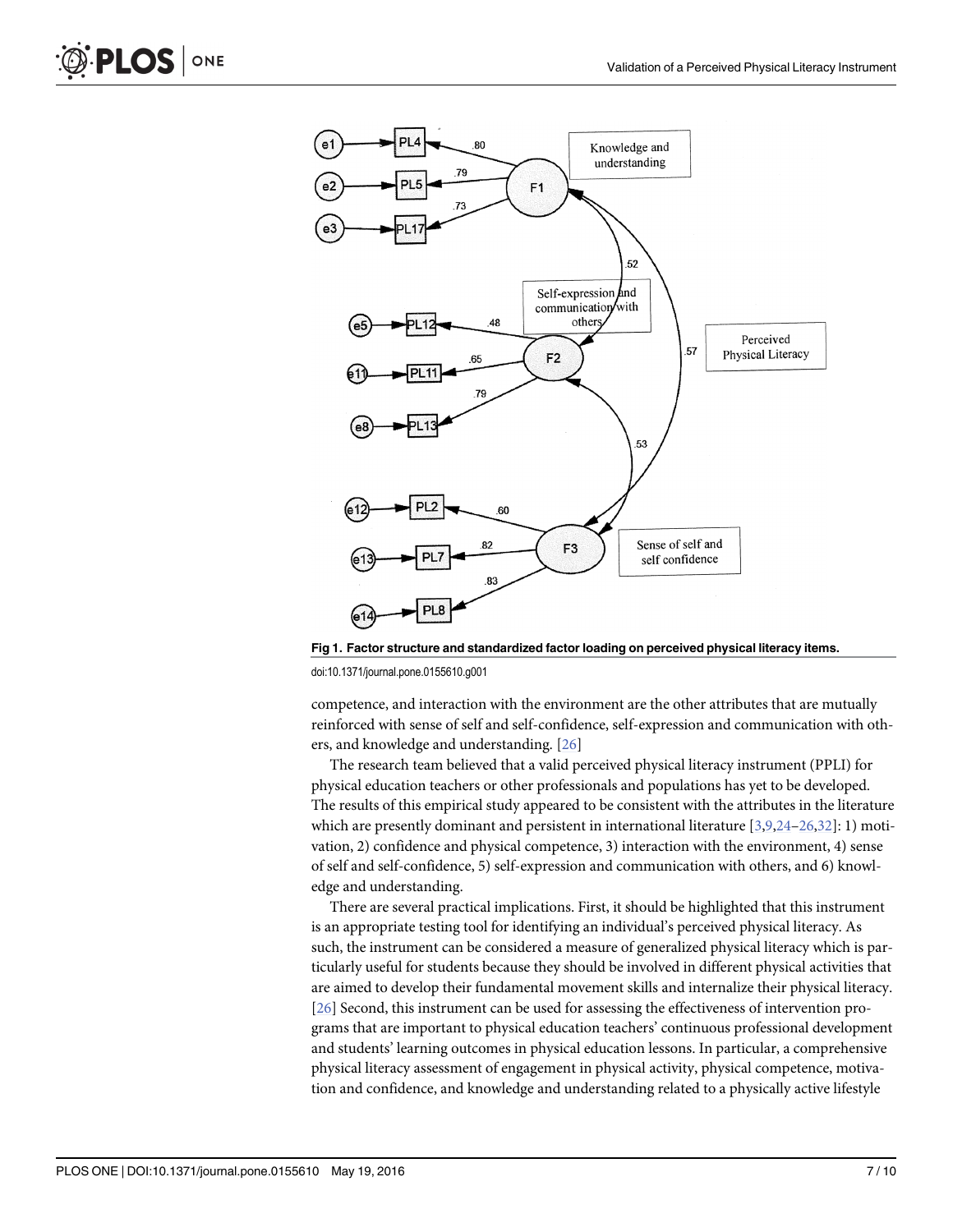<span id="page-7-0"></span>for children aged 8 to 12 years. [[48](#page-9-0)] Third, from public health perspective, physical educators and related professionals in medical and health settings should also consider using this instrument to measure perceived physical literacy in different populations. As there is an increased awareness of physical literacy levels, this in turn has potential to improve the quality of people's healthy active lifestyle. Results will provide policy makers, physical educators and health professionals with an understanding of the needs of being physically active throughout one's lifecourse in different populations. [[26](#page-8-0)], [[49](#page-9-0)]

Notably, there are limitations to this study. First, similar with many instrument development studies, this study did not include a random sample of physical education teachers. The participants recruited in this study may have more understanding of what physical literacy means. Second, measurement of this study was based on self-report, which may have been prone to response and information bias, especially as physical education teachers were more proactive in their response to the invitation to participate in this study at the commencement of a continuous professional development conference. Third, this study was cross-sectional in character which cannot demonstrate causality between factors associated with perceived physical literacy and the temporal stability of the current instrument was unwarranted. By considering above limitations, future research focusing on longitudinal inquiry is recommended to better examine the factor model's invariance of physical literacy for physical education teachers over time. Furthermore, in order to enhance the robustness, flexibility, and generalizability of physical literacy instrument, further testing the validity and reliability of the instrument's application in different populations may be needed. In doing so, not only the temporal stability and the cross-validation of the physical literacy instrument can be met, but the understanding of the relationship and causal effects of physical literacy of physical education teachers in different school settings or indeed in various countries, cultures and environments will be extended. [[50](#page-9-0)]

Further research should also investigate the relationship between perceived physical literacy for physical education teachers and different measures of psychological constructs such as selfefficacy, self-concept and motivation. The influence of changes in physical education teachers' perception of physical literacy and self-efficacy on students' motives in undertaking physical activity is also a potential research point to explore students' learning outcomes of physical education lessons.

# Author Contributions

Conceived and designed the experiments: RKWS ASCH CFC PKC. Performed the experiments: RKWS KTCY CKY. Analyzed the data: RKWS KTCY CCK FJW. Contributed reagents/ materials/analysis tools: KTCY CCK FJW. Wrote the paper: RKWS KTCY CCK.

# References

- [1.](#page-0-0) Whitehead ME, Murdoch E (2006) Physical literacy and physical education: Conceptual mapping. Physical Education Matters 1: 6–9.
- [2.](#page-1-0) Mandigo J, Francis N, Lodewyk K, Lopez R (2009) Physical literacy for educators. Physical and Health Education Canada Journal 75: 27–30.
- [3.](#page-0-0) Dudley DA (2015) A conceptual model of observed physical literacy. Teacher Education, The Physical Educator 72: 236–260.
- [4.](#page-0-0) Roetert EP, Jefferies SC (2014) Embracing physical literacy. Journal of Physical Education, Recreation and Dance 85: 38–40.
- [5.](#page-0-0) Chen A, Sun H (2015) A great leap of faith: Editorial for JSHS special issue on physical literacy. Journal of Sport and Health Science 4: 105–107.
- 6. Roetert EP, MacDonald LC (2015) Unpacking the physical literacy concept for K-12 physical education: What should we expect the learner to master? Journal of Sport and Health Science 4: 108–112.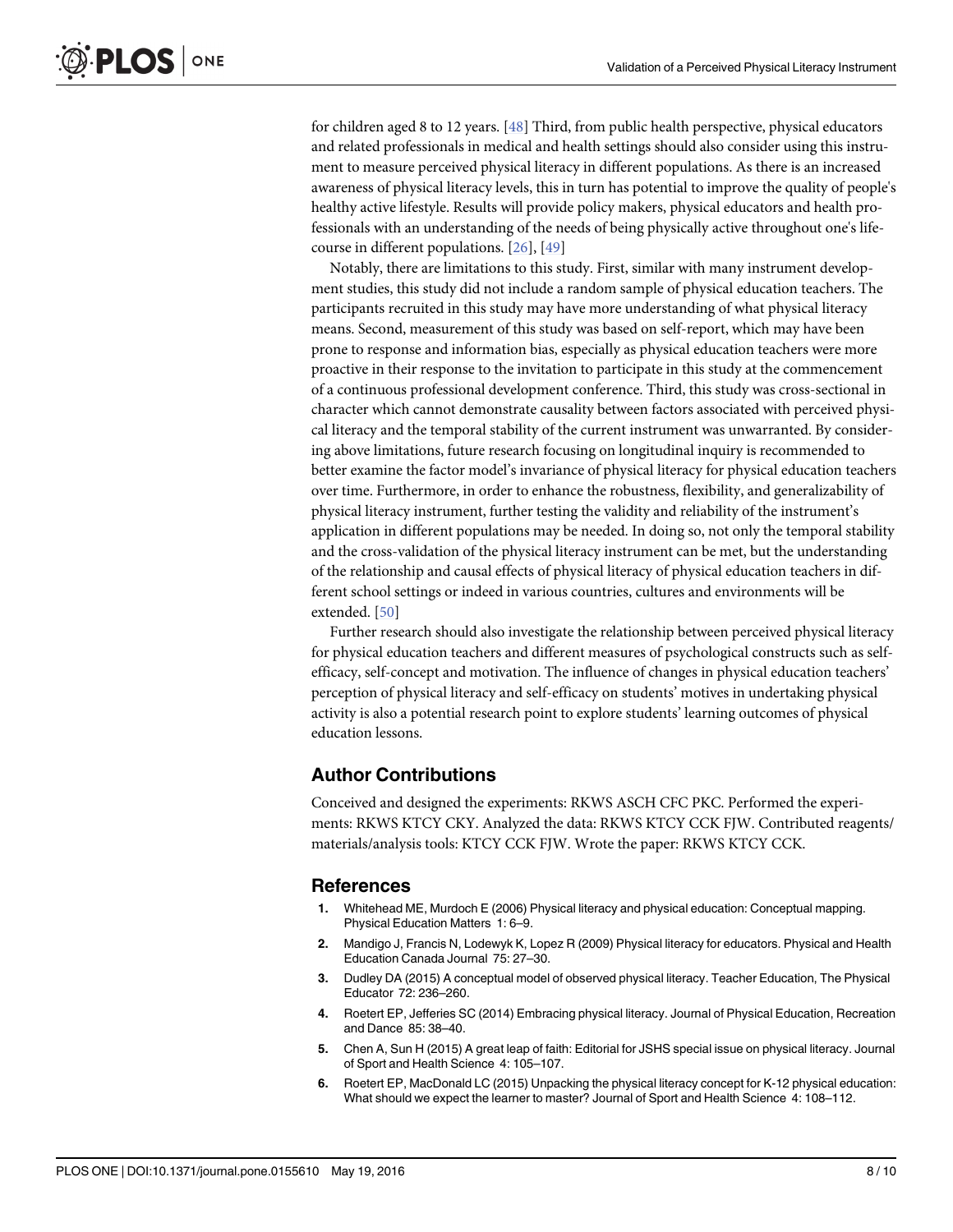- <span id="page-8-0"></span>7. Lundvall S (2015) Physical literacy in the field of physical education–A challenge and a possibility. Journal of Sport and Health Science 4: 113–118.
- 8. Ennis CD (2015) Knowledge, transfer, and innovation in physical literacy curricula. Journal of Sport and Health Science 4: 119–124. PMID: [26558137](http://www.ncbi.nlm.nih.gov/pubmed/26558137)
- [9.](#page-6-0) Hastie PA, Wallhead TL (2015) Operationalizing physical literacy through sport education. Journal of Sport and Health Science 4: 132–138.
- 10. Lounsbery MAF, McKenzie TL (2015) Physically literate and physically educated: A rose by any other name? Journal of Sport and Health Science 4: 139–144.
- 11. Sun H (2015) Operationalizing physical literacy: The potential of active video games. Journal of Sport and Health Science 4: 145–149.
- 12. Silverman S, Mercier K (2015) Teaching for physical literacy: Implications to instructional design and PETE. Journal of Sport and Health Science 4: 150–155.
- 13. Castelli DM, Barcelona JM, Bryant L (2015) Contextualizing physical literacy in the school environment: The challenges. Journal of Sport and Health Science 4: 156–163.
- [14.](#page-0-0) Chen A (2015) Operationalizing physical literacy for learners: Embodying the motivation to move. Journal of Sport and Health Science 4: 125–131.
- [15.](#page-0-0) United Nations Educational SaCOU (2015) Quality Physical Education: Guidelines for Policy Makers. In: United Nations Educational SaCO, editor. Paris, France.
- [16.](#page-1-0) Wall J, Murray N (1994) Children and movement: Physical education in the elementary school. Dubuque, Iowa: Wm C Brown Co.
- [17.](#page-1-0) Haydn-Davies D (2005) How does the concept of Physical Literacy relate to what is and might be the practice of physical education. British Journal of Teaching Physical Education 36: 45–58.
- 18. Lloyd M, Colley R, Tremblay M (2010) Advancing the Debate on 'Fitness Testing' for Children: Perhaps We're Riding the Wrong Animal. Pediatric Exercise Science: 176–182. PMID: [20567039](http://www.ncbi.nlm.nih.gov/pubmed/20567039)
- 19. Lloyd M, Tremblay MS (2011) Introducing the Canadian Assessment of Physical Literacy. London: Routledge Taylor and Francis Group.
- [20.](#page-1-0) Maude P (2001) Conclusion. Phildelphia: Open University Press. 130–131 p.
- 21. Education NSoP (2005) A position statement. British Journal of Teaching Physical Education 32: 33– 41.
- [22.](#page-1-0) Penney D, Chandler T (2000) Physical education: What future(s)? Sport, Education and Society 5: 71– 87.
- 23. Canada S (2008) Developing Physical Literacy: A guide for parents of children ages 0 to 12. In: Centres CS, editor.
- [24.](#page-1-0) Whitehead M (2001) The concept of physical literacy. European Journal of Physical Education: 127– 138.
- 25. Whitehead M (2007) Physical literacy and its importance to every individual. Dublin, Ireland: National Disability Association Ireland.
- [26.](#page-1-0) Whitehead ME (2010) Physical Literacy: Throughout the lifecourse. London: Routledge.
- [27.](#page-1-0) Whitehead M (2013) What is physical literacy and how does it impact on physical education? In: Capel S, Whitehead M, editors. Debates in Physical Education. London: Routledge. pp. 37–52.
- [28.](#page-1-0) Killingbeck M, Bowler M, Golding D, Gammon P (2007) Physical education and physical literacy. Physical Education Matters 2: 20–24.
- [29.](#page-1-0) Corbin CB (2016) Implications of Physical Literacy for Research and Practice: A Commentary. Research Quarterly for Exercise and Sport 87: 14–27. doi: [10.1080/02701367.2016.1124722](http://dx.doi.org/10.1080/02701367.2016.1124722) PMID: [26889581](http://www.ncbi.nlm.nih.gov/pubmed/26889581)
- [30.](#page-1-0) Armstrong N (1996) New Directions in Physical Education.
- [31.](#page-1-0) Higgs C (2010) Physical Literacy- Two approaches, one concept. Physical and Health Education Canada Journal Spring: 6–7.
- [32.](#page-1-0) McKean M (2013) Physical literacy in children–the underpinning competencies? Sports Medicine & Doping Studies 3: E135.
- [33.](#page-2-0) Krueger RAC, Mary Anne (2009) Focus Groups: A Practical Guide for Applied Research. Thousand Oaks, California: SAGE Publications, Inc.
- [34.](#page-3-0) Miles MB, Huberman AM (1994) An expanded sourcebook: qualitative data analysis. Thousand Oaks: SAGE.
- [35.](#page-3-0) Dempster AP, Laird N, Rubin DB (1977) Maximum likelihood from incomplete data via EM algorithm. Journal of the Royal Statistical Society Series A, Statistics in Society B: 1–38.